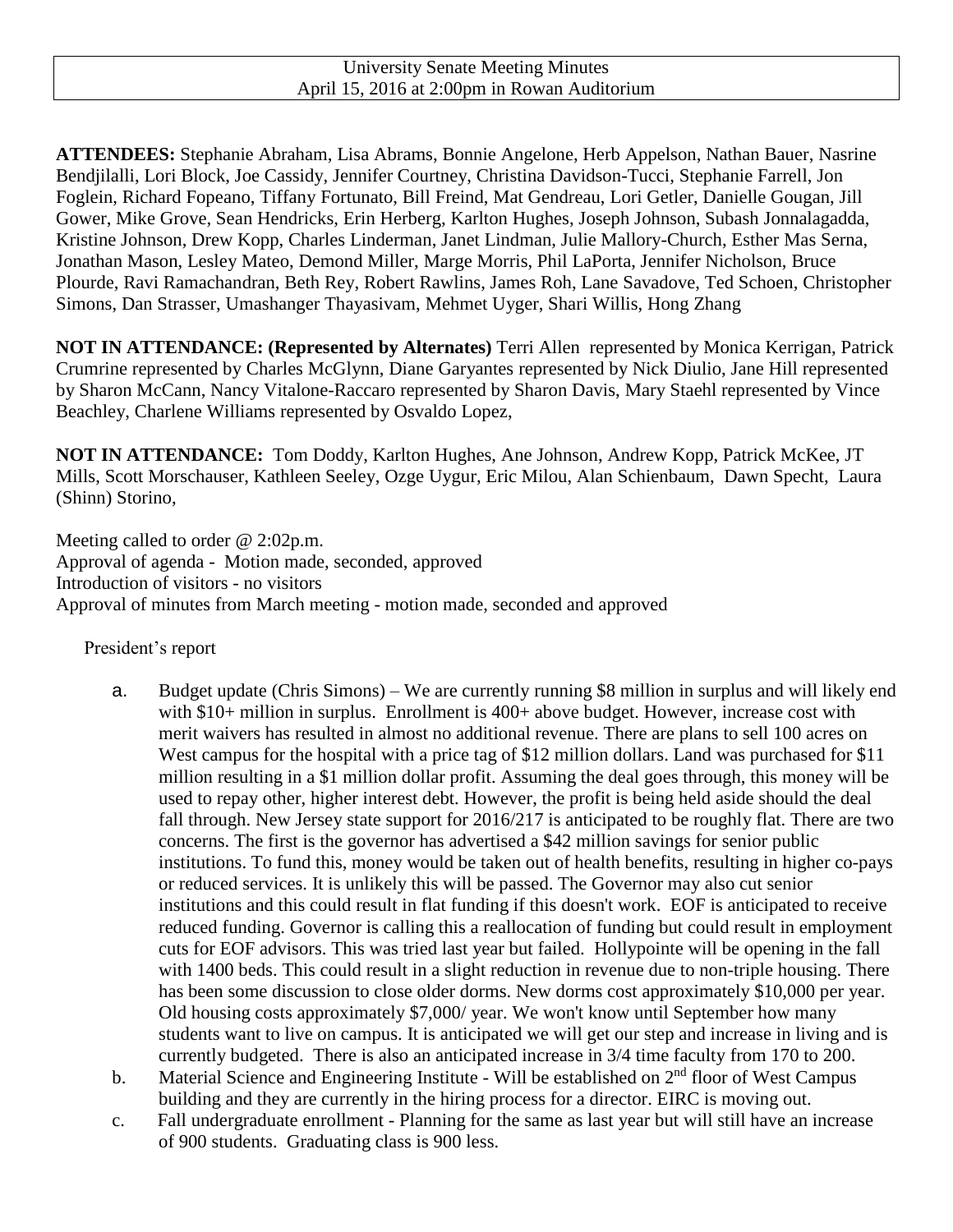$Q$  – Will there be a parking lot on Ellis Street?  $A$  – This is a possibility but would not be available until December. This would be a far walk and would need security/shuttle service. Tech security questions? Contact Bill - he serves on a committee.

- d. Phishing scams (again) W-2 scam, 2nd attack is asking people to change password (as a follow up to w-2 attack....). Be careful, there are encryption scams as well which require ransom to be paid in Bitcoins. They have done Market Research to determine how much people will pay - \$400.00 is average
- e. LibQUAL survey Library survey please complete this!
- f. Return old Rowan-issued laptops to NSS. These are the property of Rowan University. NSS will wipe and salvage parts that can be reused.

**Dean Updates -** CHSS, Communication, Dean Performing Arts stepping down – new searches to be completed.

**Fall 2017 –** The President has approved 17 net new tenure track faculty lines and 30 3/4 time faculty lines. The ratio of faculty /student is still far from ideal.

**Last summer - GLOBAL model will be changed.** New model - still proposal at this point. Provost needs to approve it. Marginal model based on steps.

**New Buildings -** A3 lot - south of B&N. is scheduled to open Fall 2017. This will have classrooms and a recreation center. MSSL - soccer league - discussing buying land. Funding is the issue.

- Q How many faculty lines are going to the new programs? A Don't know.
- Q Search for Communication -John Pastin is chair and is retiring in 2017.

**Open period: Reed Layton, Senior Director, Department of Public Safety-** Issues on campus. Public Safety is on all RU campuses and medical schools. This is a huge department with a mix of security and police. The department is nationally accredited and has 494 standards needing to comply with. RU is the first university in NJ to obtain accreditation. Department size includes 24 officers and 18 security personnel on the Glassboro Campus (also houses the dispatch center). 2 dispatchers are on around the clock. There were 38,000 calls in 2015 with the majority of calls on main campus. Currently there are shared services with Glassboro. The office tries to be proactive with issues on campus. They work with Glassboro police to handle off campus issues where students are present - i.e. Parties.

Last year, RU was the first university in New Jersey with body cameras for officers. RU has an internal affairs division and they review tapes and complaints daily. 3 detectives handle major investigations (burglaries, laptops stolen, etc.). Off campus involves working with Camden, Stratford and Glassboro police. Parking decisions and where lots go do not involve public safety. Safety of the students is primary concern. The department offers a RAD program (Self-Defense). There are also several phases of a camera system, with public safety and police. Two phases have already been completed and there are 7 phases total. Cameras work to identify issues regarding criminal mischief.

Q - When do swipe cards start? A – This is in process along with cameras. This requires going in phases due to expense.

Q – Is there campus security at our other locations - A - Medical school is all interior with regards to RU security. 15-18 officers are on 24/7. We also have security in the Academic Building in Camden and there are always 2 officers around the clock - all security. SOM has 10 officers and 4 security officers on campus.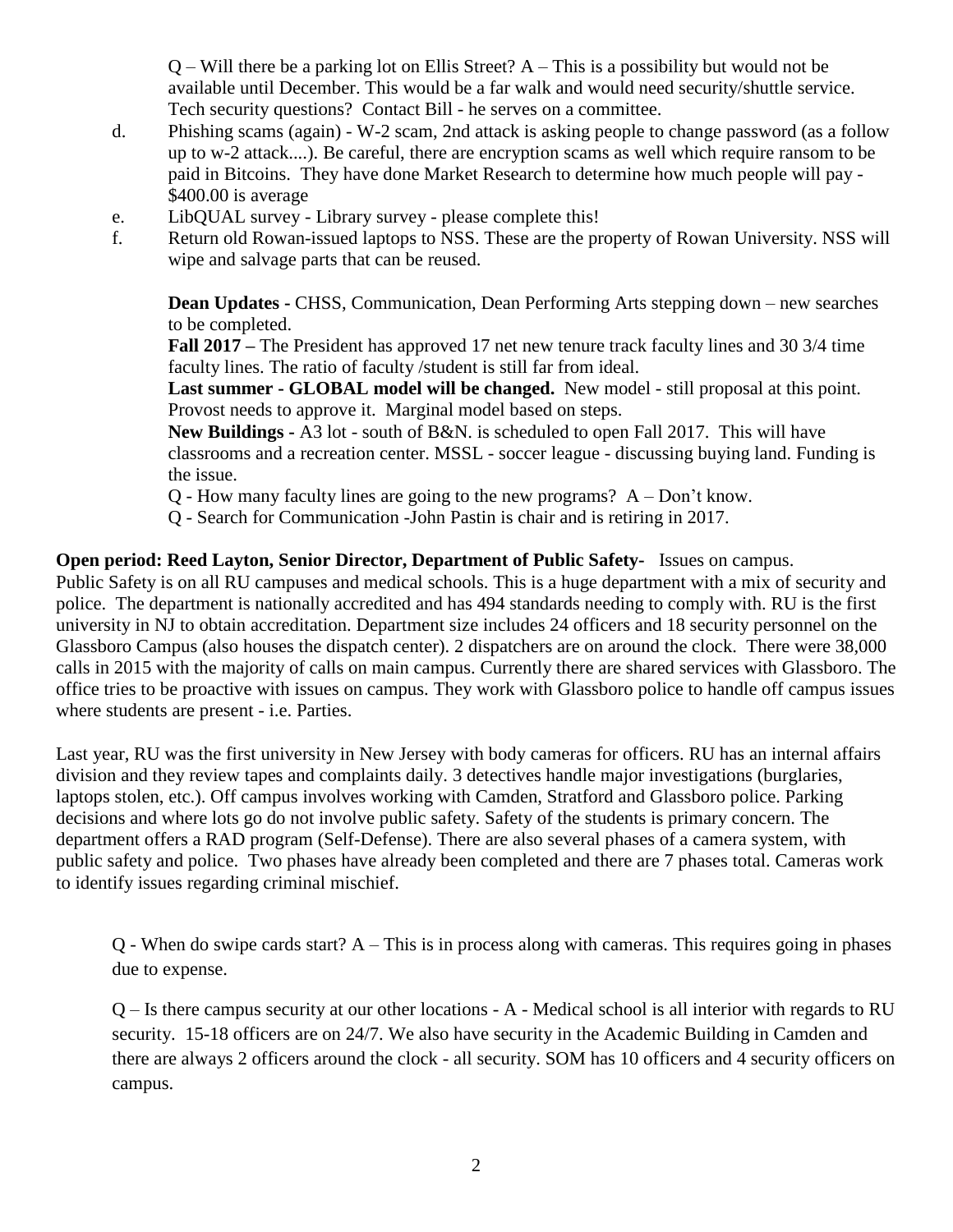Q - What is the coverage? Cameras and physical? A - Cameras are in one of the upcoming phases but nothing in place now. Security officers are not placed full-time in libraries. However, they are at end of semesters 24/7. Rowan Security offers a foot escort. Anyone can call headquarters and they will arrange a foot escort or car if needed. Also, a student patrol is run through the Law/Justice department. Student patrol members must meet special requirements. Currently have 16-18 students per semester who serve 7pm-3am and are just out there to watch and report.

Q - Racially biased/religiously biased incidents – are there any ongoing town hall meetings to address this? A – We have open dialogue with local ministries and engagement with President's office. There are ongoing investigations to address issues and these are taken seriously.

Q - Rt 322 crossing, parking lots - with limited exits, is there a possibility to add an officer to direct traffic? A - Great idea and will take back to headquarters. There are plans this summer to add a new light on the exit by the football field. There are also many updates with roadways this summer.

Q - Lot D - Is there a camera? A - There will be soon.

Q - As student body has increased, more students are now living in residential areas. Student are disruptive to residents Are there plans to address this? A – Thurs. and Fri. nights Glassboro and RU police ride together to look for parties.

Resolution on the Presidential Home (page 2) - resolution - 2nd reading. Motion made to consider adopting resolution and seconded. 3 - Opposed, 4- Abstentions. Motion carried

Q – Is there construction or renovation? A - Yes, The president will be moving in sometime this summer.

Q - Why does the president not live in Hollybush. A – This would involve substantial money to restore. President Farrish was the first to not live in the building. The house was renovated, but not up to full-time living standards.

Proposal to create Rowan Core committee (Mike Grove) (page 3) - 2nd reading - Rowan core proposal for committee. Chief goal of committee is to review courses and approve them. Assessment piece will come back to committee.

Friendly amendment made to question faculty representation? Mike Grove - would prefer not to accept friendly amendment at this time.

Motion made, seconded, all approved

Curriculum report (Erin Herberg) (page 4) - 8 proposals, all approved (see attached).

8031- withdrawn due to meeting canceled

Process Q - approved

Q – When do these go into effect? A - Approved last week. New guidelines will be written soon. Contact Erin for details. Q - How does this work for current proposals? A - Committee is working through these to determine.

New business -

Mike Grove - list of courses for Rowan Core courses. Mike will be working on a standardized format.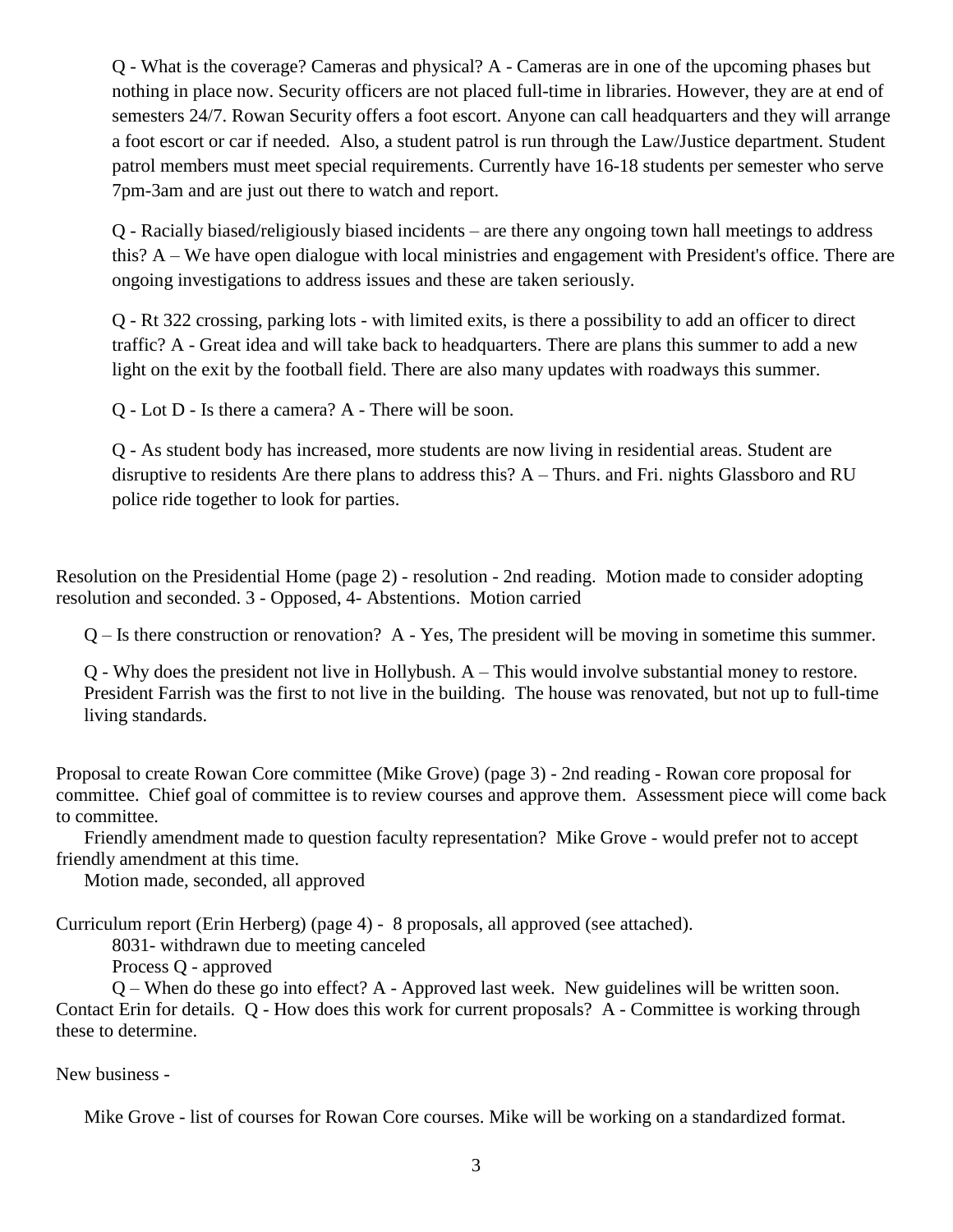Adjournment - 3:08 p.m.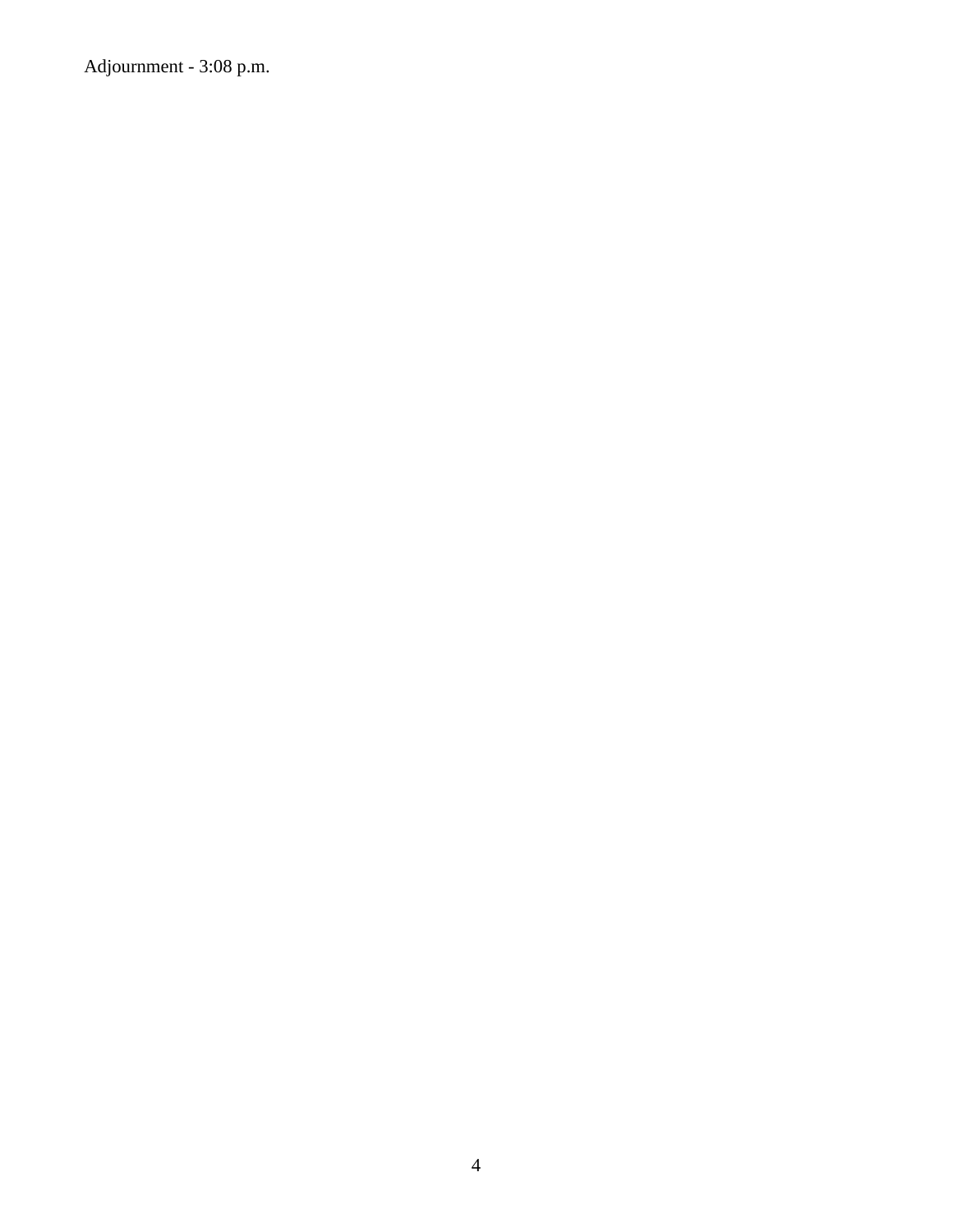## **University Senate Resolution on the Presidential Home**

The Rowan University Senate recognizes that the President of the University must have a residence that is appropriate for the leader of a research-designated institution which comprises more than 16000 students, two medical schools, and regionally and nationally recognized colleges and schools.

We also understand that because the University is serving as an economic engine for the region, the President's house must be suitable for events with business, political and educational leaders, as well as the faculty and staff of the University.

Furthermore, we recognize that the President's house is a long term investment that should remain in the University for years to come.

Finally, we see that the University is an integral part of Glassboro, just as Glassboro is an integral part of the University. The development of Rowan Boulevard, the offices and classrooms in the Bank building, and the Art Gallery at 301 High Street, and development of Hollypointe Commons all testify to the relationship between the Borough and the University, and we wish to further deepen and extend that relationship.

Consequently, we would urge the University Foundation, Board of Trustees, and President to work to find a Presidential Home in the Borough of Glassboro.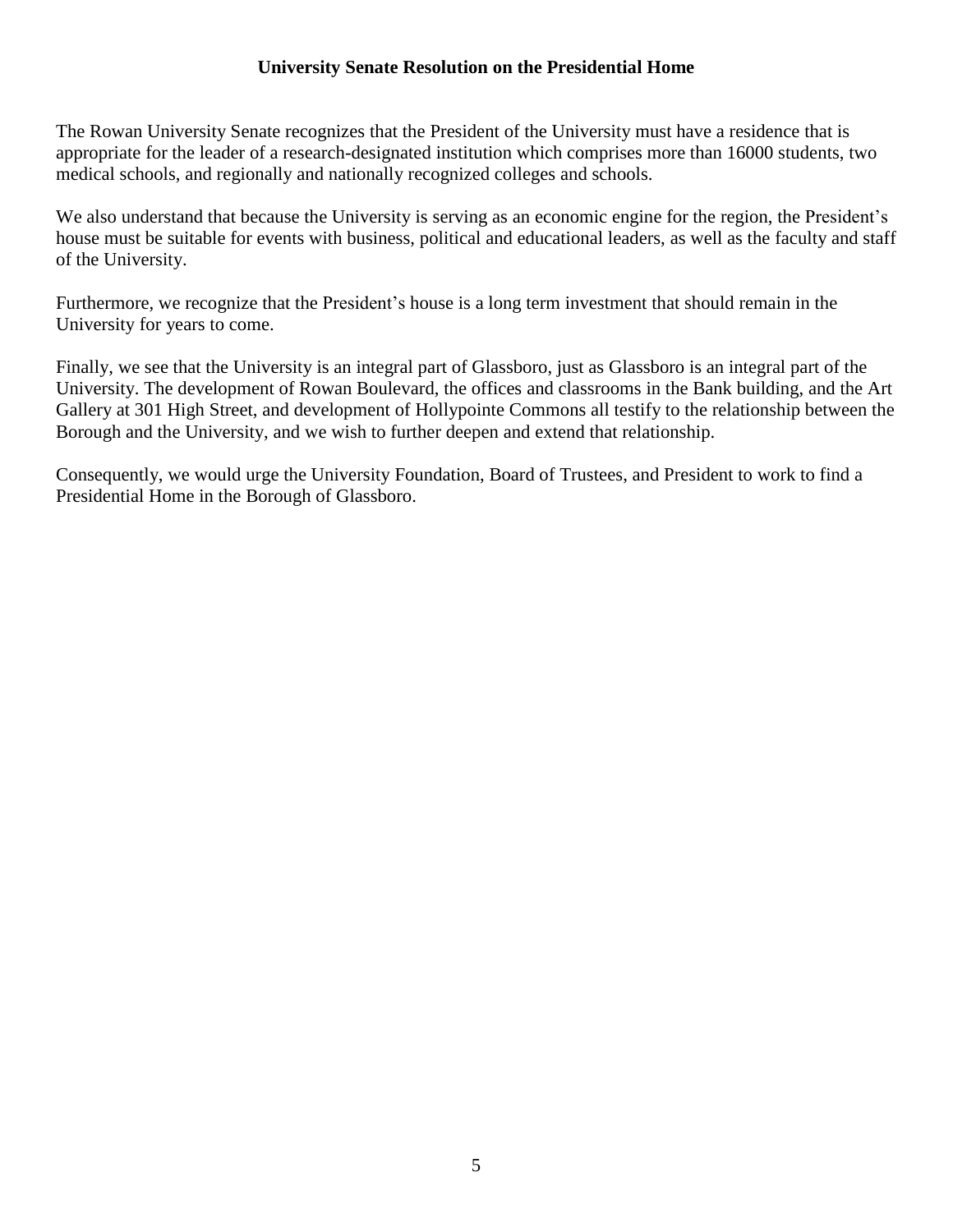## **Resolution to Create a New Senate Committee**

## ROWAN CORE

Reviews curriculum proposals for new and existing courses seeking inclusion within the Rowan Core. Evaluates the assessment outcomes submitted by departments for their Rowan Core courses. Develops goals and outcomes for any new literacies included in revisions to the Core. Recommends selection of the Rowan Core Director.

Eligibility:

*Note: Committee Chair is not calculated in committee total.*

 College of Business faculty College of Communication and Creative Arts faculty College of Education faculty College of Engineering faculty College of Performing Arts faculty College of Humanities and Social Sciences faculty College of Science and Mathematics faculty School of Earth and the Environment faculty 2 SGA Reps Professional Staff Advisors 1 AFT Rep Librarian

Total: 20